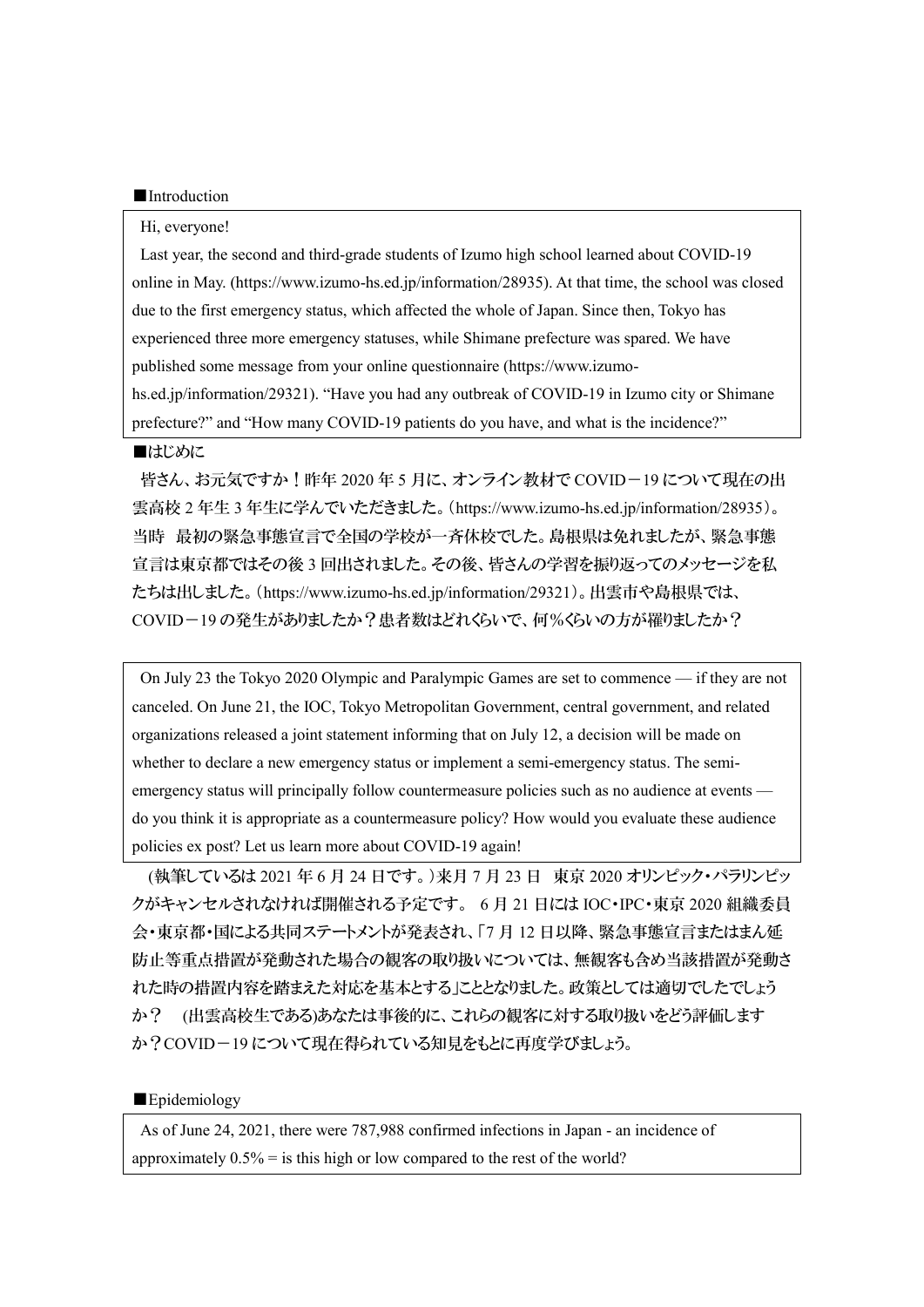The Ministry of Health, Labour and Welfare has provided the online resource "Visualizing the data: information on COVID-19 infections" (https://covid19.mhlw.go.jp/en/), which comprises important COVID-19 epidemiological data. Examples of these are, "Trend in the number of newly confirmed cases (daily)," "Number of newly confirmed cases per 100,000 population," and "Trends in the number of severe cases." Keeping track of cases is important. Many severe cases risk exhausting healthcare capacities such as ICU beds and respirators; however, healthcare capacity does not need to be exceeded for the healthcare system to collapse. It happens when regular medical services that were provided before COVID-19 emerged cannot be provided anymore. The purpose of the countermeasure policy implemented in Japan was to prevent medical collapse.

### ■疫学

現在(2021 年 6 月 24 日)、日本の国内発生は 787,988 人です。人口およそ 1 億 3000 人とし て、約0.5%の罹患率です。これは、世界の他の国と比べて多いでしょうか?少ないでしょうか?現 在厚生労働症は-新型コロナウイルス感染症情報-「Visualizing the data: information on COVID-19 infections」をオンラインで公開しています。これは重要な COVID-19 疫学データで構成されて います。https://covid19.mhlw.go.jp/en/ (編集者より プルダウンメニューで島根だけの情報も閲覧 できます) 日本語サイトデータから わかる-新型コロナウイルス感染症情報- (mhlw.go.jp))。 感染者動向(COVID-19 trends)として、新規陽性者数の推移(日別)(Trend in the number of newly confirmed cases (daily))や、人口 10 万人当たり新規陽性者数(Number of newly confirmed cases per 100,000 population) 重症者数の推移 (Trends in the number of severe cases)があります。 (保健所で実施されているように)各症例を追跡することは 大切です。多くの重症例は、 ICU(Intensive Care Unit:集中治療室)のベッドや人工呼吸器などの医療資源を使い果たすリスクが あります。 (患者数が)医療能力を超えなくても(地域)医療機能が崩壊します。それは、 COVID-19 以前に提供されていた通常の医療サービスが提供できなくなった場合です。日本では医療崩壊を 起こさないようにすることが対策の中心になっていました(編集者コメント 患者数 ゼロを目的とはし ていませんでした)。

Other data available are "Number of confirmed cases by sex and age (cumulative)" and "Deaths by sex and age (cumulative)," which provide information on the age distribution of the disease. Before the emergence of mutated strains, there were very few confirmed infections in persons younger than 20, and most of them were asymptomatic. While there are still relatively few young patients in Japan — with no severe cases — recent investigations have reported that the delta strain infects younger persons more frequently than the original strain. Therefore, we will have to examine the change in age distribution should the delta strain become dominant in Japan.

性別・年代別陽性者数(累積)(Number of confirmed cases by sex and age (cumulative))と、性 別・年代別死亡者数(累積)(Deaths by sex and age (cumulative))がありますので、注目してみましょ う。( 編集者 より あなたの年齢層(10 代)は、全体の中で陽性者数は多いですか?重症者数は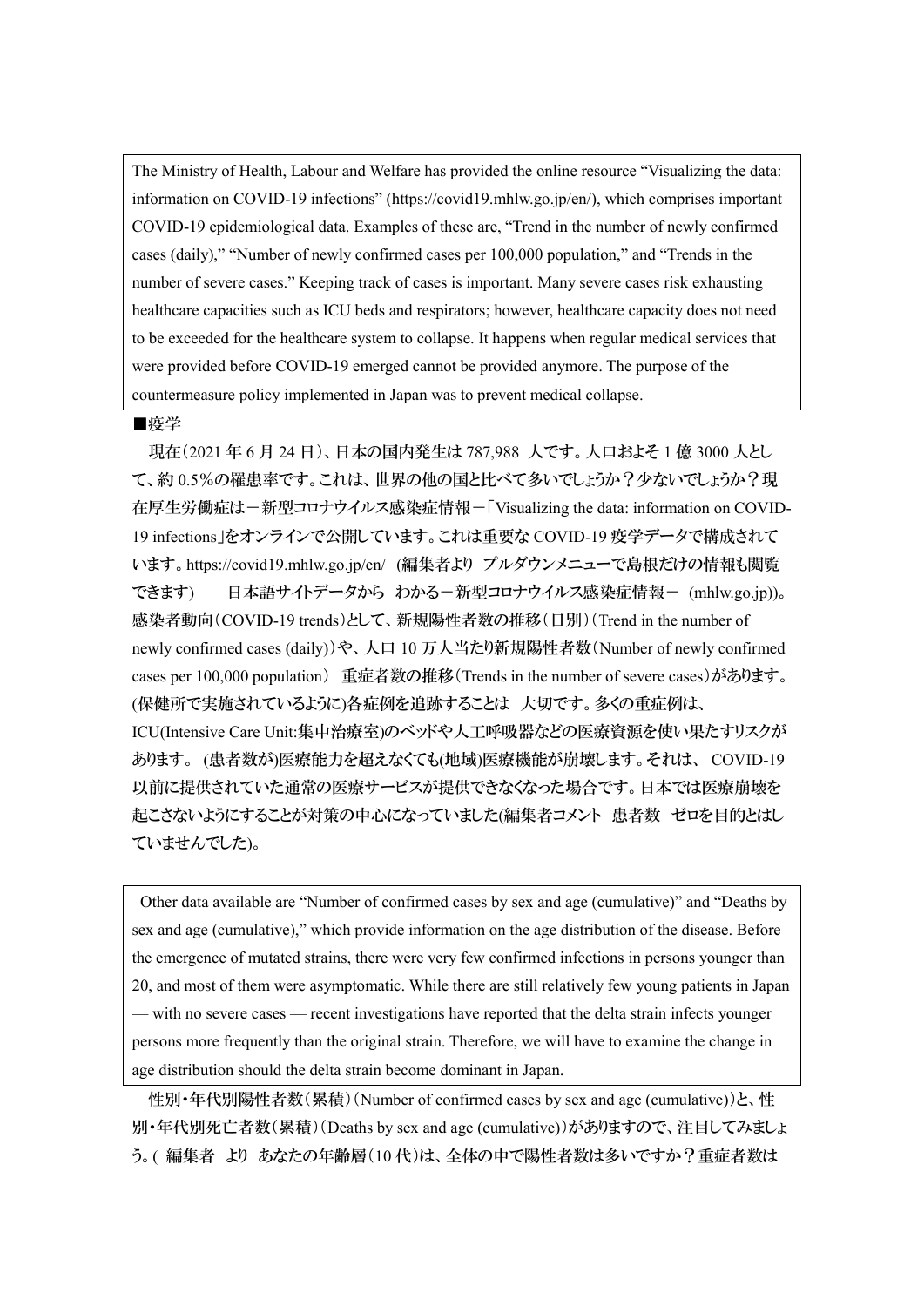多いですか?陽性者数はとても少ないことがわかりますし、重症者数は 0 人であることがわかりま す。 島根県 あるいは他の県はどうですか?)

変異株が出現する前は、20 歳未満の患者はごくわずかでした。それらのほとんどは、感染していて も無症候性でした。最近の 調査では、重症例はありませんがデルタ株は元の株よりも若い世代に高 い頻度で感染する可能性があることが報告されているものもあります。デルタ株が他の株を支配する 場合、私たちは年齢構成の変化を確認する必要があります。

### ■Epidemiological curve

Last year, we learned the importance of the epidemiological curve, which indicates the number of patients by onset date. However, media have reported the number of new infections per day; additionally, the Ministry of Health, Labour and Welfare presents daily data in its figure (https://www.mhlw.go.jp/stf/covid-19/open-data.html) Since these data represent daily new COVID-19 patients confirmed with PCR tests — including asymptomatic patients -they do not describe the epidemiological curve. They are thus referred to as "newly confirmed positive cases." Onset date has not been reported in many cases; moreover, data of symptoms for each patient is missing. Therefore, we have to estimate the epidemiological curve from newly confirmed positive cases without any information about onset. Two data points are important to estimate the curve: reporting delay, the number of days from disease onset to it being reported, and the proportion of asymptomatic cases.

■疫学曲線 (編集者コメント 日ごとの新規発症者の人数のグラフ。保健所ではこの疫学曲線を作 成して対策を施しています。)

昨年疫学曲線(発症日ごとの患者者数の動向)が重要であることを学びました。しかしながら、メデ ィアで流れている情報は日々の新規感染者と呼ばれています。(テレビで今日の PCR 陽性者は ●●●名です)と いっているものです。 これは疫学曲線ではありません。) 厚生労働省は https://www.mhlw.go.jp/stf/covid-19/open-data.html で毎日その数値とデータを提供していますこの データは PCR 検査などの検査により、新たに確認された症状のない方も含む COVID-19 の患者 です。疫学曲線は作成されていません。これらは「新規陽性確認者」です。(「新規陽性確認者」で は)多くの場合発症日は報告されません。さらに各患者の症状データがありません。 (編集者コメント 検査陽性だけで未発症者も含まれている可能性がある)。(保健所では一例一例対面し調査をして 発症しているかどうか、発症していれば発症日を確認しています。) 発症日がわからない新規陽性 確認者の情報から、疫学曲線は推定されます。疫学曲線を推定するために二つのポイントが重要で す。それは報告遅れ(発症から陽性確認まで)と無症状者の割合です。

None of the patients have been required to visit a doctor immediately after onset; some patients stayed in bed for a few days, whereas others continued their daily activities before seeing a doctor and receiving a test. Moreover, PCR test results occasionally take a few days until they are returned;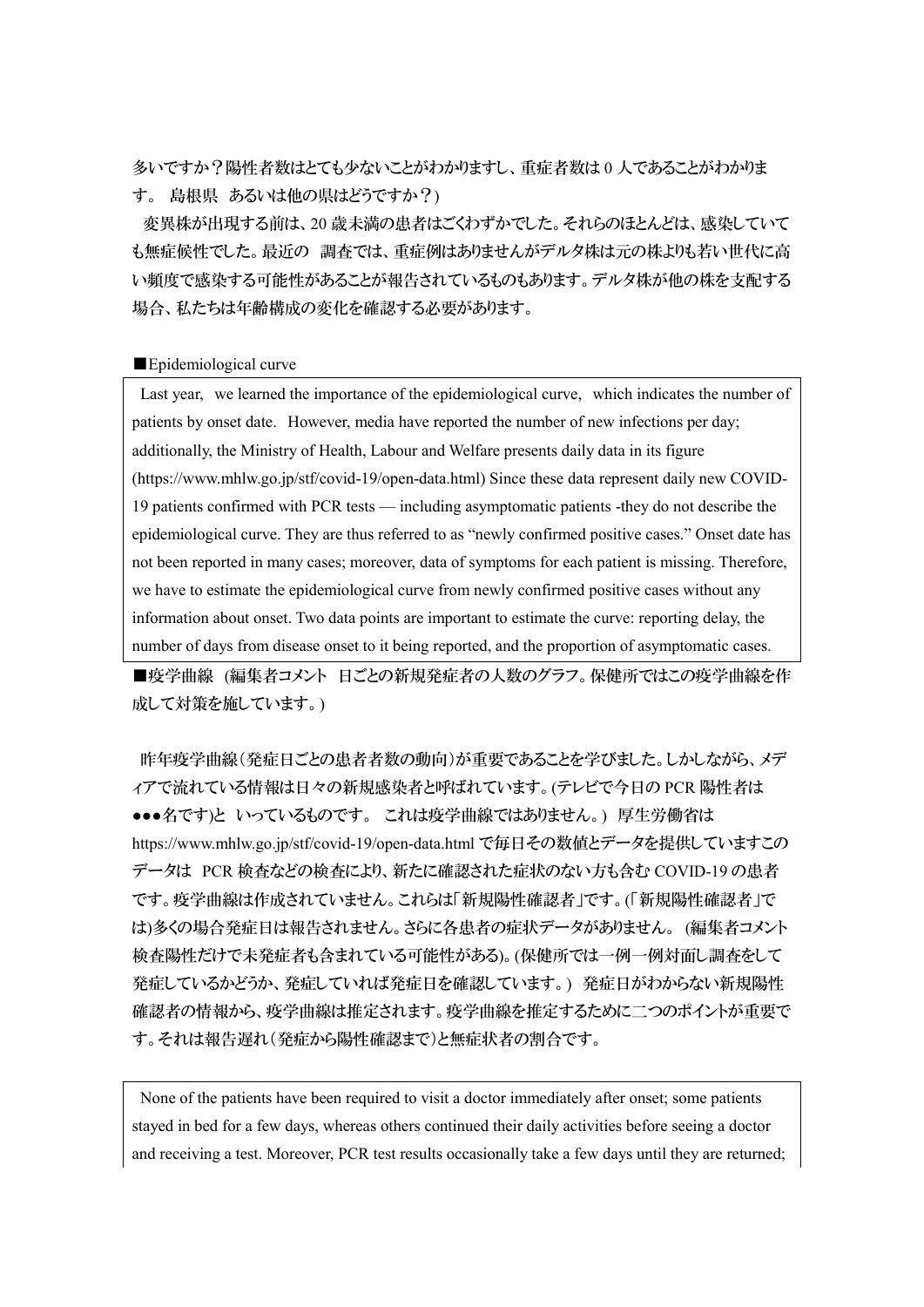whenever a result is positive, it is reported to the public health center. Finally, the prefectural office summates the reported numbers from public health care centers and publishes them on their home page and through the media. On average, it takes approximately seven days from disease onset until it is reported to the public. Typically, reporting delays should be distributed over several days; however, to simplify, we ignore this requirement and use a fixed number of seven days for reporting delays.

たとえ発症してもすぐに医療機関へ受診するわけではありません。ただの風邪だと思って数日ベッ ドで安静にしていることもあるでしょうし、普通の生活をしている人もいるでしょう。さらに PCR テストの 結果が出るのに数日かかる場合があります(発症から陽性確認までの報告のズレ)。 結果が陽性の 時は保健所に報告されます。 そしてやっと都道府県庁は、保健所からの報告数を集計し、ホーム ページやマスコミに公開しています。その遅れは平均一週間とされています。実際には分布を描くは ずですが、ここではそれを考慮せず、単純化のために 7 日と固定した数字が使われます。

It is important to consider that newly confirmed positive cases also include asymptomatic patients who do not have an onset date, by definition. These people were in close contact with confirmed cases and thus tested positive. Since they were identified by the public health center using different sampling procedures from symptomatic patients, we cannot aggregate them with symptomatic patients. The proportion of newly confirmed positive cases that were asymptomatic was stable at approximately 20%; hence, we can ignore them.

また、新規陽性確認者に含まれている症状のない人は、そもそも発症日がなく、定義上ある発症 者の濃厚接触者と認定された人が検査をしたら陽性であった、という人です。発症していない人の 場合、発症した人とはそもそも抽出の方法が違いますので、保健所では両者を一緒にはしません。 新規陽性確認者における無症候の割合は 20%程度で安定しています。したがって、それらを無視 することができます。

## ■ Creating the epidemiological curves

We can draw epidemiological curves based on these assumptions using open data of newly confirmed positive cases provided by the Ministry of Health, Labour and Welfare. First, we exclude asymptomatic cases, which were approximately 20% of Xt, which was the number of newly confirmed positive cases on day t. In other words, 0.8Xt was estimated to show onset on day t-7. Therefore, the epidemiological curve, Yt, is simply  $Yt=0.8X_{t+7}$ .

# ■疫学曲線の作成

これだけの仮定の上で新規陽性確認者のグラフから疫学曲線を出してみましょう。厚生労働省か ら提供された新たに確認された陽性症例のオープンデータを使用して、これらの仮定に基づいて疫 学的曲線を描くことができます。t日の新規陽性確認者数(Xt)の内、20%は無症候なので除外で す。つまり、0.8Xt が t-7 日に発症していたと推定されます。これが疫学曲線になります。疫学曲線を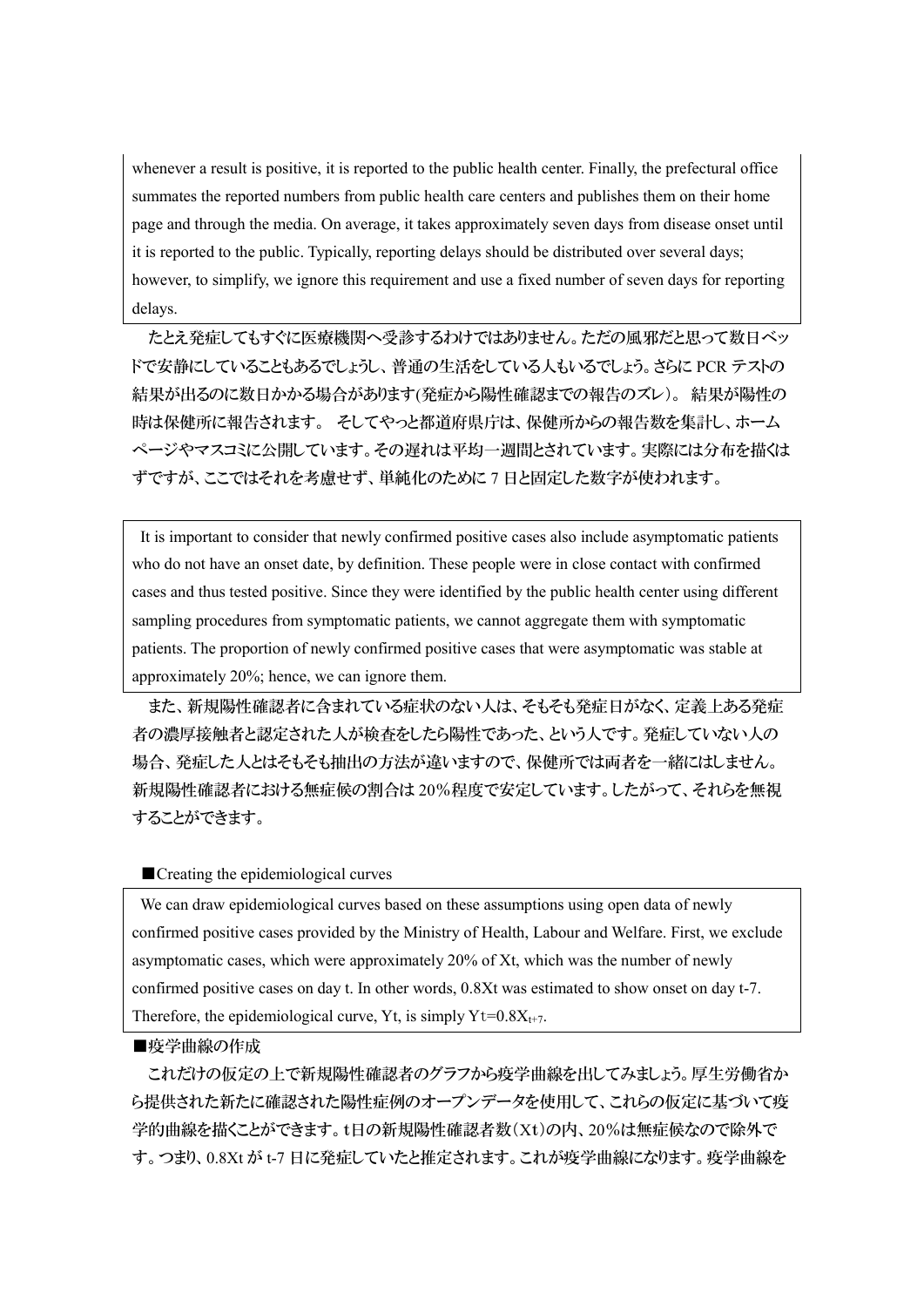### $Yt=0.8X_{t+7}$ とすると簡単です。

■Rt(the effective reproduction number)

Then, we calculate Rt =the effective reproduction number = which we explained briefly last year, defined as the number of persons infected per symptomatic case on day t. If Rt is larger than one, the number of cases increases exponentially; conversely, the number of cases decreases if it is less than one. Thus, it is an important index for predicting the course of the outbreak. Rt is different from  $R_0$ , the basic reproduction number, and may probably depend on factors like climate conditions (such as temperature and humidity), personal countermeasures including wearing a mask and social distancing, countermeasure policies like emergency status declarations, and limiting the size of audiences at large events, and frequency of going out on day t. In addition, vaccination coverage was expected to reduce Rt because the virus has less access to un-vaccinated susceptible persons; similarly, the development of the outbreak also reduced Rt.

■Rt(実効再生産数)

さて、ここから昨年概念だけお伝えした Rt(実効再生産数)を出してみましょう。Rt はt日において 感染力を有する感染者一人当たり、何人に感染させるかを示しています。(編集者コメント 検査陽 性のみで無症状の人は他人に感染させない) これが 1 以上だと指数関数的に患者数は増加しま す。1 以下だと、減少し続けます。したがって、今後の流行の動向を知るのに重要な指標となります。 Rt は R0(基本的再生産数)とは異なりt日における気象条件(気温や湿度)やマスクや外出自粛やソ ーシャルディスタンスといった個人の感染対策、緊急事態宣言や大規模イベントでの観客制限とい った政策的な対策、外出の頻度、等々に依存すると考えられます。またワクチン接種が進めば効率 よく感染が拡がらないので Rt は下がると期待されます。そもそも流行が進んで多くの人が免疫を獲 得したら Rt は下がります。

A common misconception is that Rt is a measure of the number of infections; however, Rt is an index of infectiousness on day t and does not indicate the number of infected individuals. Therefore, if Rt is high, such as 3 over a few days, it may not significantly affect the epidemiological curve. Conversely, if it were slightly higher than 1, such as 1.01, the epidemiological curve would increase explosively over several years. In this sense, the length of the period is as important as Rt to determine the epidemiological curve.

よくある誤解は Rt と感染者数との混乱です。Rt はt日における感染力を示していますが、感染者 数そのものを意味するわけではありません。ある日に Rt が 3 とか非常に高くてもそれが数日だけの ことであれば感染者数(疫学曲線)に大きな影響は与えないでしょう。逆に Rt が 1.01 とかギリギリ 1 を超えていたとしてもその状態が数年にも及べば感染者数は爆発的に増加し続けるでしょう。そう、 感染者数は Rt だけでなくその期間が重要になります。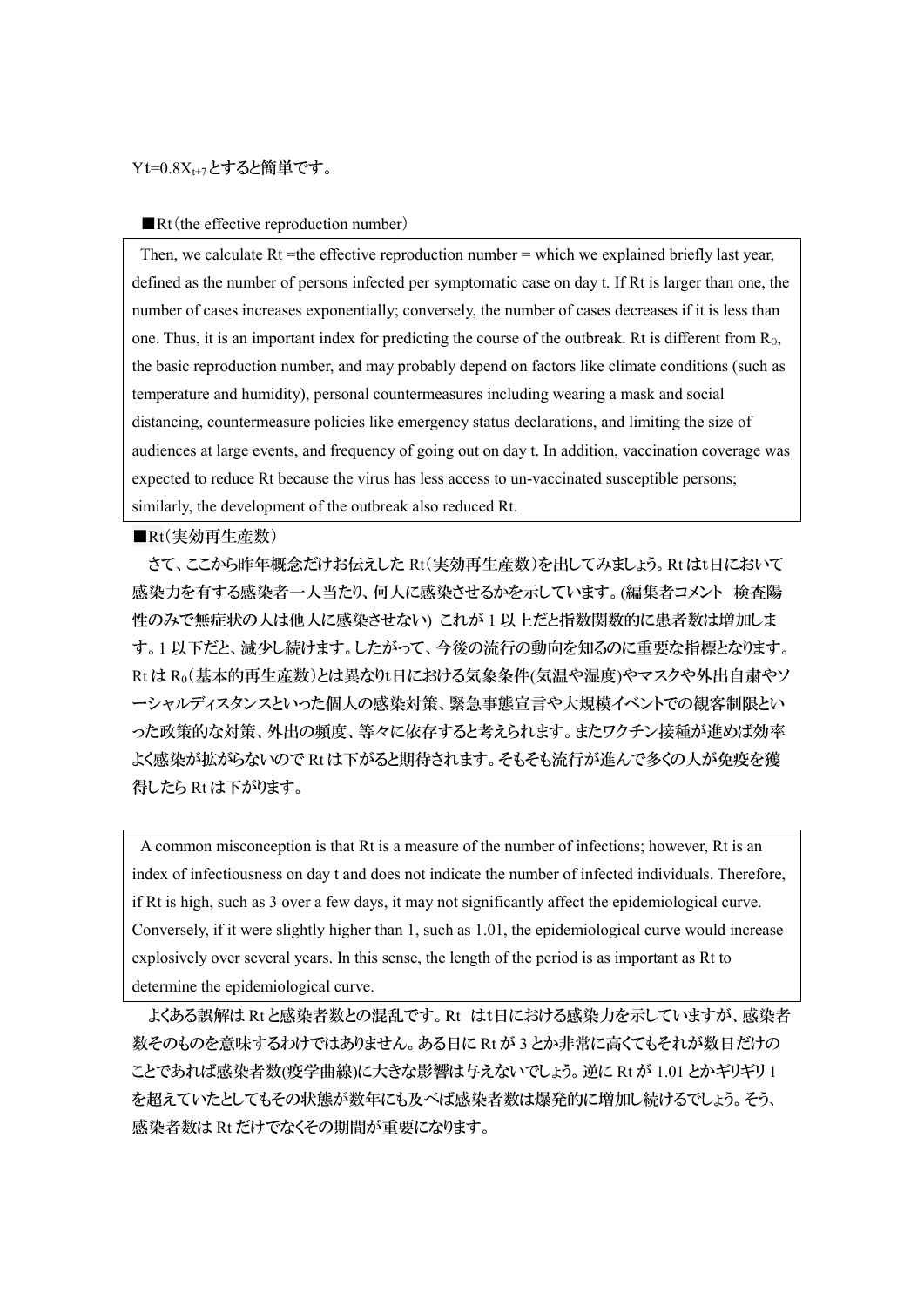#### ■Calculation of Rt

Now let's actually calculate Rt. The important data points needed to calculate Rt are the distribution of the incubation period, from infection to onset, and the virus shedding pattern for each day from onset. Rt is indicated by "the number of people infected on the t day"/ "the number of people who have the ability to infect others on the t day." First, calculate the "number of people infected on day t" of the numerator. In the model I propose to you, the incubation period is simply calculated as an average of 6 days. In addition, the incubation period of 6 days is set to 50%, and the incubation period of 5 or 7 days is set to 25%. The "number of people infected on day t" of the numerator is  $0.5Y_{t+6}+0.25Y_{t+7}+0.25Y_{t+5}$  using the number of patients Y on the epidemiological curve calculated earlier. Second, let us calculate the denominator "the number of people who are infectious to others on the t day." After the onset, the viral load shed from an affected person changes daily. In this model, we set the highest infectivity on the day of onset. Next, the infectivity on the 2nd and 3rd days decreases by 25%, and the infectivity on the 4th and subsequent days is assumed to be 0%. "The number of people who have infectivity to others on the t day" is  $0.5Y_t+0.25Y_{t-1}+0.25Y_{t-2}$ weighted by the distribution of infectivity. The final calculation formula is  $Rt = (0.5Y_{t+6}+0.25Y_{t+6}$  $7+0.25Y_{t+5}$ /(0.5Y<sub>t</sub>+0.25Y<sub>t-1</sub>+0.25Y<sub>t-2</sub>).

■Rt(実効再生産数)の計算

さあ実際に Rt を計算してみましょう。ここでポイントは潜伏期間(感染から発症まで)と感染力の分 布です。Rt は "t日に感染した人数" / "t日に他者への感染力を有している人数" で示されま す。最初に分子の "t日に感染した人数"を計算します。私が皆さんに提案するモデルでは潜伏 期間は単純に平均 6 日として計算されます。さらに潜伏期間が 6 日である割合は 50%、5 日あるい は 7 日は 25%と設定されます。分子の "t日に感染した人数" は先ほど計算した疫学曲線の患者 数 Y を使用すると 0.5Yt+6+0.25Yt+7+0.25Yt+5 です。二番目に分母の "t日に他者への感染力 を有している人数" を計算しましょう。発症後、発症者からのウイルスの排出量は日々変わります。 今回のモデルでは、私たちは発症当日の感染力を一番高く設定します。ついで 2、3 日目の感染力 は 25%づつ低下し、4 日目以降の感染力は 0%のパターンとして仮定します。"t日に他者への感染 力を有している人数"は、感染力の分布で重みづけした 0.5Yt+0.25Y<sup>t</sup>-1+0.25Yt-2 になります。 最 終的な計算式は Rt= $(0.5Y_{t+6}+0.25Y_{t+7}+0.25Y_{t+5})/(0.5Y_{t}+0.25Y_{t-1}+0.25Y_{t-2})$ です。

It seems very simple and can be very easily calculated using Excel; however, it can also be calculated without a computer. So, let us try to do it.

非常にシンプルに見え、Excel を使用して非常に簡単に計算できます。コンピューターがなくても 計算できます。 是非やってみましょう。

(編集者コメント 任意の t という日の "感染した人数"は 未来の 5 日~7 日目の疫学曲線患者 数 Y から計算します。 "他者への感染力を有している人数"は当日と、前日、前々日の Y から求 めます。)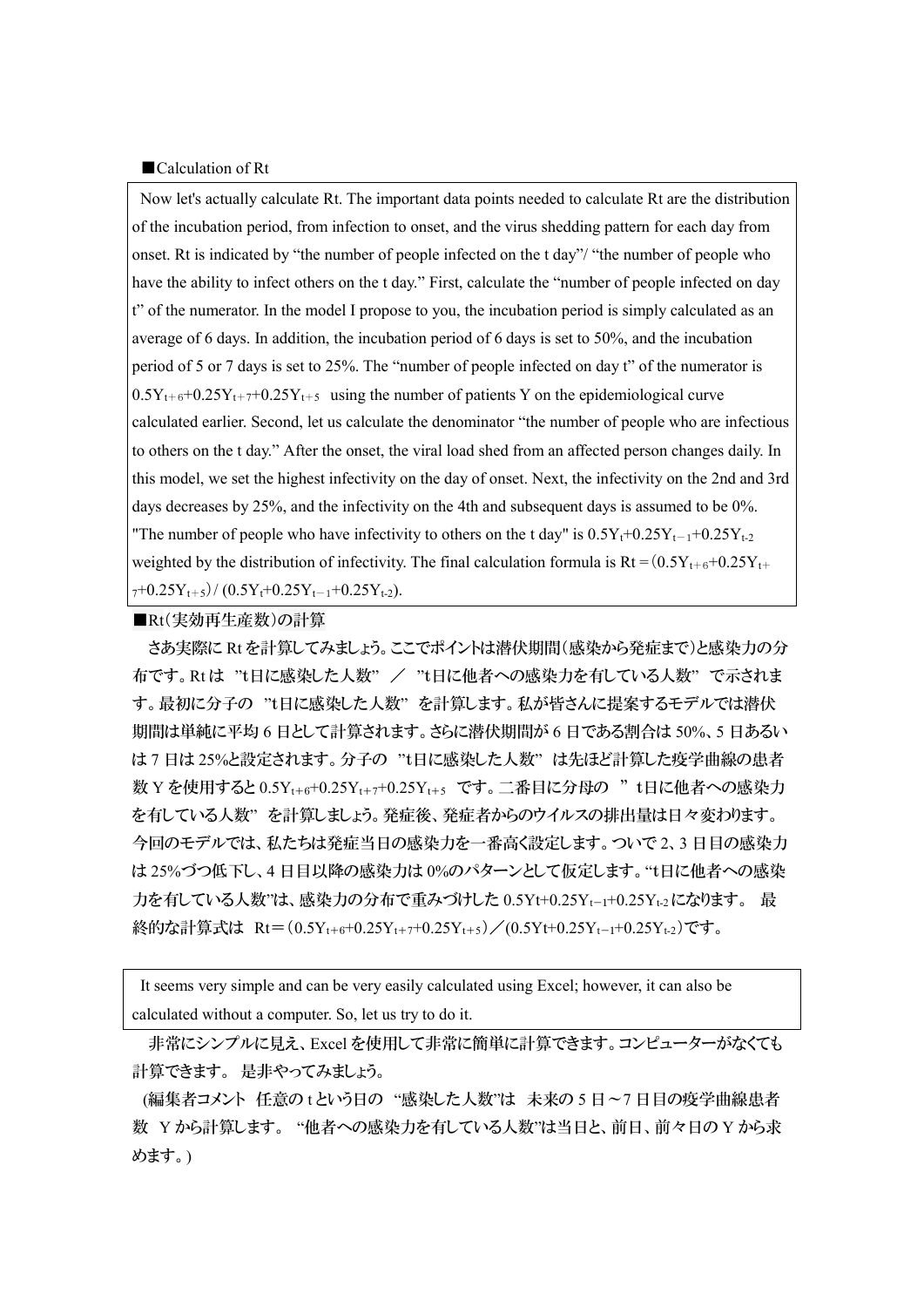#### ■Evaluation of the countermeasure policy

Next, let us consider how and whether the countermeasure policy affects Rt or does not affect Rt at all. For example, the so-called Omi proposition, issued on June 18, 2021, proposed that no audience was the least risky option in the Olympic and Paralympic Games. Half of you probably feel that this was an obvious conclusion; the other half may feel like it is a kind of Copernicus's revolution! However, no evidence was presented to support the proposition that no audience provided the least risk. When using a countermeasure with a limited audience smaller than half of the capacity or less than 5,000 was applied, did the infection risk remain? Were there people infected after attending a big event as an audience? Fortunately, we have not heard such a report from the media in Japan. If they proposed the risk to the audience without any evidence, it was not based on scientific evidence. It may have been emotional prejudice by nonprofessionals.

#### ■対策の評価

では、この Rt がどのように決まるのかを考えてみましょう。たとえば、オリンピックは無観客が一番リ スクが低いとしたいわゆる 2021 年 6 月 18 日に発表された「尾身提言」( 編集者コメント 尾身茂: 新型コロナウイルス感染症対策分科会会長))というのがあります。それを聞いたほとんどの人は、何 を当たり前のことを言っているのか、と思うか、あるいはこれはきっとコペルニクス的な発想の転換(編 集者コメント コペルニクス革命について是非調べてください。)に違いないと思ったのかのいずれか でしょう。しかし提言では、観客を入れると流行が拡大することを(科学的に)全く示していません。もち ろん感染症対策をして、観客数も半分程度 または 5000 人以下にして、なお感染リスクがあるの でしょうか。これまで観戦で感染した人はいましたか?幸いにもそのようなメディアの報道はありません でした。それを示さずに、観戦が感染を拡げる、というのは科学ではなく、エビデンスに基づいた提 言になっていません。むしろ素人の感情的な思い込みです(という指摘が当たるかもしれません。)

These kinds of emotional prejudices first appeared during the public argument on whether the Go to Travel campaign should cease or continue at the end of 2020. At that time, media and so-called "professionals" insisted that the Go to Travel campaign would promote movement and thus increase infection risk. As a result, it was argued that the campaign would cause a third wave, and therefore it should be stopped immediately to control the outbreak and prevent a health care system collapse.

この種の感情的な偏見は 2020 年の終わりに GOTO キャンペーンを継続するか中止するかの議 論の時もそうでした。GOTO によって人流が増えるので、感染リスクが増加する、という説明は一見 正しそうに思えますが、本当にそうでしょうか。当時、メディアやいわゆる「専門家」は、Go to Travel キ ャンペーンが「人流」を促進し、感染リスクを高めると主張していました。その結果、Go to Travel キャ ンペーンは第 3 の波を引き起こすと主張されたので、発生を制御し、医療制度の崩壊を防ぐため に、キャンペーンは直ちに停止すべきとされました。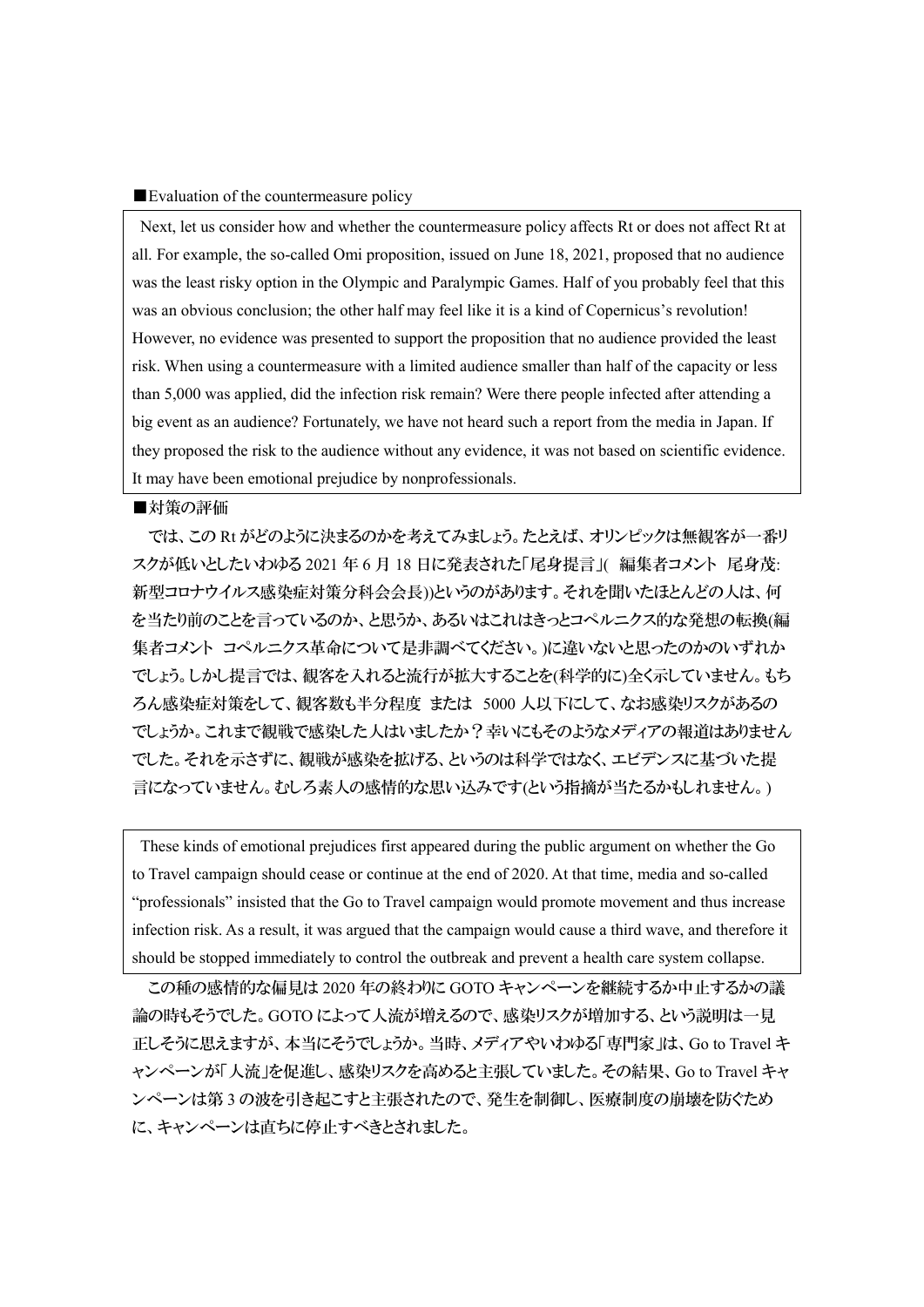This argument appears to be true — but is that really the case? If it was just a prejudice without any evidence, then the prejudice resulted in the end of the campaign causing massive damage to the travel industry and related persons. The validity should be argued based on scientific evidence; science has to prove whether common sense is true or not.

この議論は真実であるように見えます。しかし、それは本当ですか?もし単なる思い込みで、エビ デンスがないのにそれを中止したのであれば、その影響は観光業や それに関わる職業の方のダメ ージは甚大でした。皆さんは科学的なエビデンス(証拠)に基づいて議論を進めてください。科学は 常識が真実であるかどうかを証明しなければなりません。(編集者コメント;この論説のヤマです。)

How does one present evidence? Here, we used the Rt in the attached excel file, shown in the figure. Note that our Rt was calculated on the basis of the actual distribution of reporting delay, incubation period, and virus shedding pattern. Thus, it is probably slightly different from your calculation above. However, it is possible to use the previously calculated series of Rt to check the following.



では、どうしたら示せるでしょうか。エクセルの図に示された Rt を用いて検討してみましょう。図の (編集者コメント 大日主任研究官が作成された)Rt は、実際の報告遅れや、潜伏期間、感染力の 分布を用いているので、皆さんが計算されたものとは若干異なりますのでご留意ください。ただし、皆 さんによって今回計算された一連の Rt を使用して、この先に書いてあることの確認は可能です。

Supposing that a countermeasure policy such as the Go to Travel campaign was in place for period A, then it follows that this policy would not be in place for period B. If Rt for period A would then be much smaller than period B, we could conclude that the countermeasure policy indeed reduces Rt. Thus, the countermeasure policy is effective. Conversely, if Rt for period A would be almost comparable with or larger than Rt for period B, we would conclude that the countermeasure policy was ineffective in reducing Rt.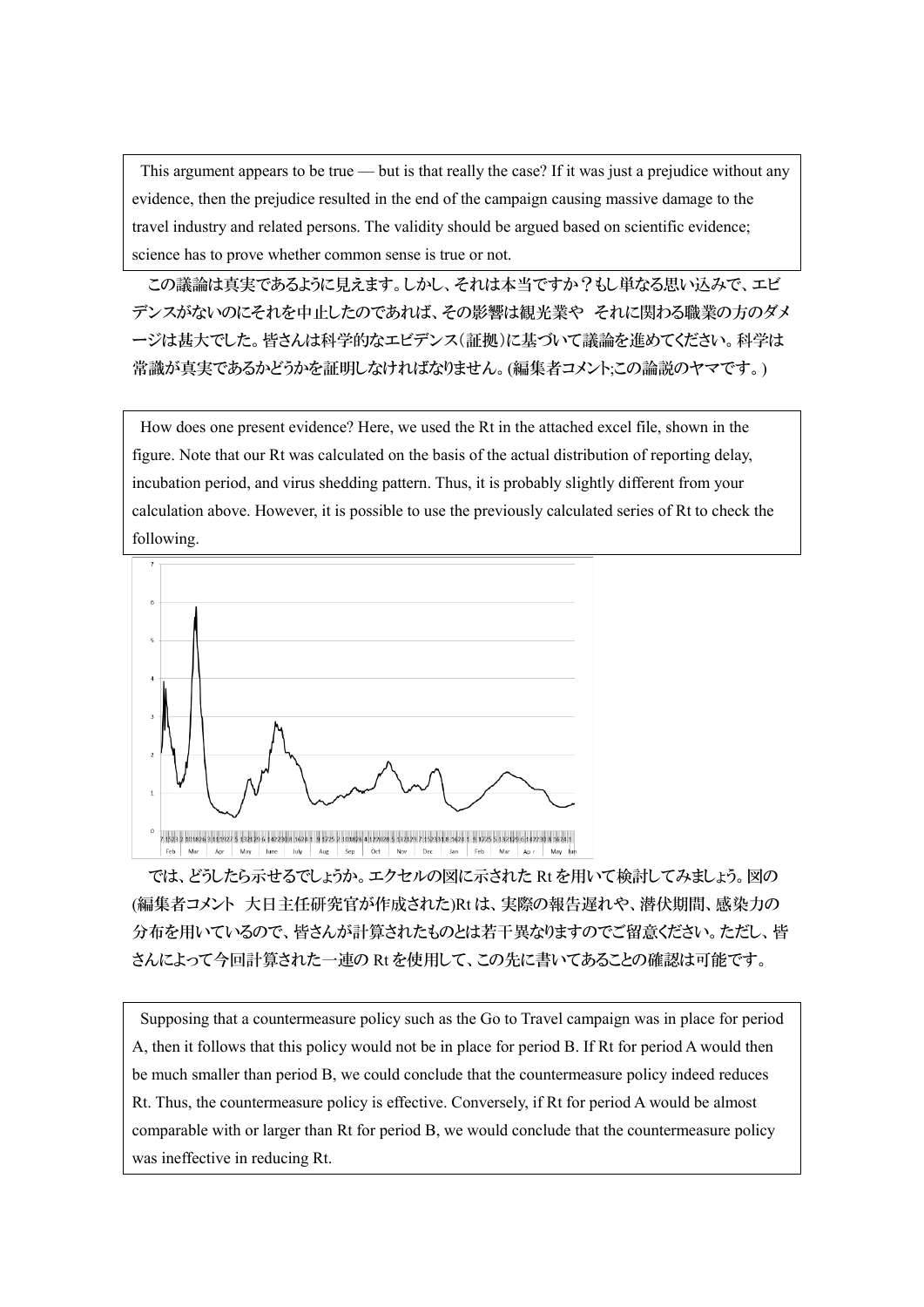ある対策(たとえば GOTO キャンペーン)が、期間 A で行われていたとしましょう。また期間 A を 含まない期間 B ではその対策が実施されていなかったとしましょう。この期間 A での Rt と期間 B で の Rt を比較して、前者が後者よりも大きく下回れば、その対策が Rt を下げた、と言えるでしょう。つ まり、その対策は有効であったと言えるでしょう。逆に期間 A での Rt と期間 B での Rt が大差なけれ ば、あるいは後者のほうが前者より大幅に低ければ、その対策は有効であったと言えないでしょう。

In fact, in many cases, there was no substantial difference between Rt during the two periods. For example, the average of Rt for period A was larger than the average of Rt for period B, but the difference was not small. In this case, we could propose the effectiveness of the countermeasure, but the evidence might be too weak. Statistical analysis could solve this ambiguity, but it is beyond the scope of this paper. You can learn all about it at university if you are interested.

ただ実際にはそれほど明確な差がない場合も多いです。期間 A の Rt と期間 B の Rt の多くは重 なり合っている場合も少なくありません。たとえば、期間 A の Rt の平均値が期間 B の Rt の平均値 より小さかったとして、その差がわずかである場合です。この場合には、確かに期間 A の Rt の平均 値が期間 B の Rt の平均値より小さいので、対策の有効性を示唆していると主張することも可能でし ょうが、その根拠は非常に弱いものになるでしょう。そこを厳密に検討するのが統計学ですが、その説 明は本文の(高校生の)レベルを超えるので割愛しますがぜひ大学で勉強してください。

We will make use of the Go to Travel campaign as a specific example. The Go to Travel campaign was initiated from July 22 to December 28, 2020; we will refer to this as period A. Defining period B may be more difficult and perhaps arbitrary because the first and second emergency statuses were declared right before and after the campaign, it may therefore be pertinent to exclude the periods during which the emergency status was in place from period B so as to avoid any confounding effects. Consequently, we will tentatively define period B as June 1, 2020, the day after the first emergency status ceased, to January 7, 2021, the day before the second emergency status was activated, excluding period A.

では具体的に GOTO トラベルキャンペーンの効果を検討してみましょう。GOTO トラベルキャンペ ーンは、2020 年 7 月 22 日から 12 月 28 日まで実施されました。これが期間 A です。問題は期間 B の取り方です。その前後に 1 回目、2 回目の緊急事態宣言が実施されていたので、その期間を 含まないほうが望ましいかもしれません。ここでは、そこを除いた期間、つまり 1 回目の緊急事態宣言 終了翌日から 2 回目の緊急事態宣言の前日までで期間 A を除く期間を期間 B としましょう。したが って、交絡効果を回避するために、緊急状態が発生した期間を期間 B から除外することが適切で あるかもしれません。したがって、第 1 の緊急状態が終了した翌日の 2020 年 6 月 1 日から、第 2 の緊急状態が発令される前日の 2021 年 1 月 7 日までの期間で、そのうち期間 A を除いて暫定的 に定義してみます。(編集コメント 是非実習してください。)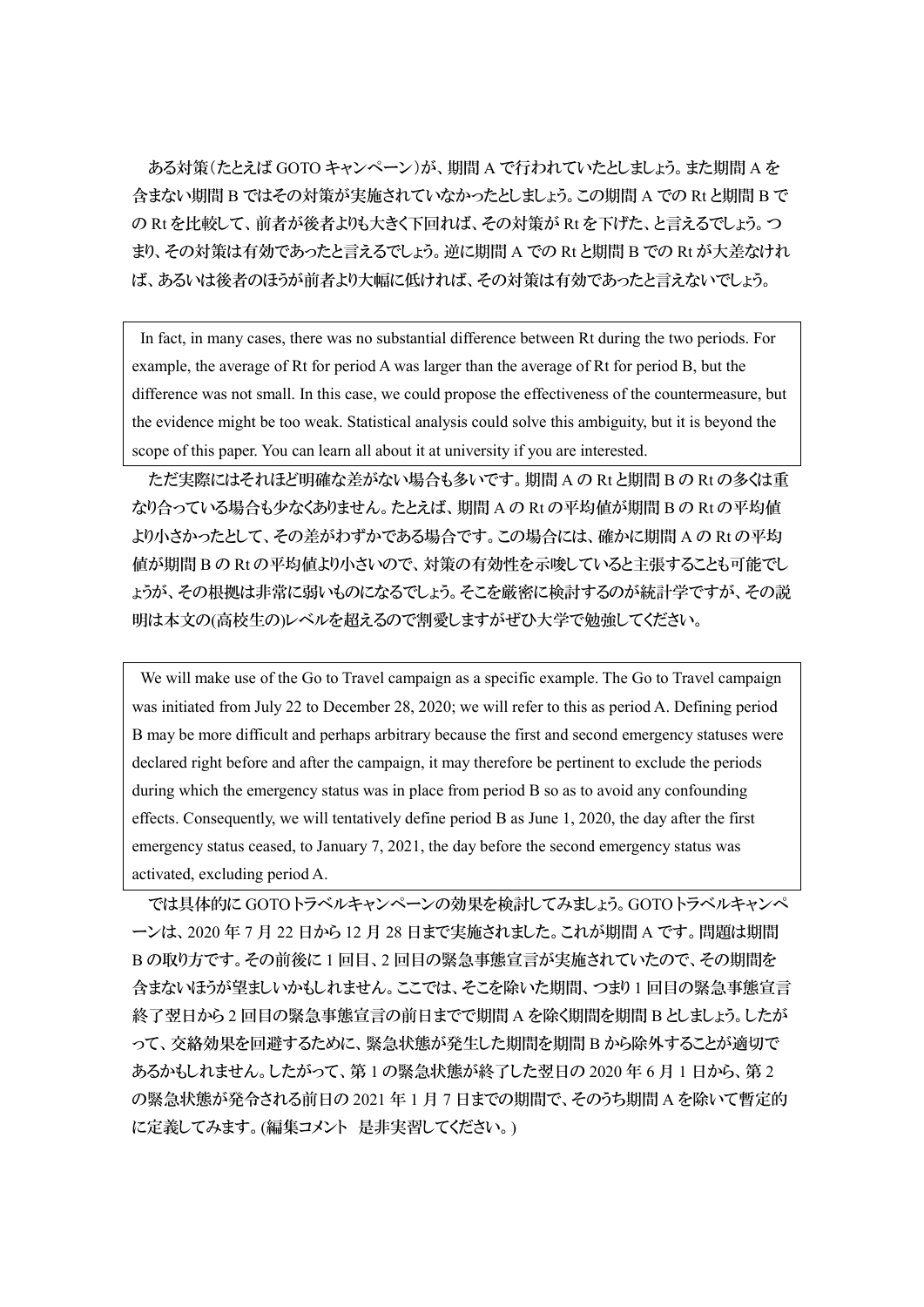First, let us make a figure of the two Rt series for both periods on the same domain. Which average is larger? Did the two lines almost overlap? To measure the degree of overlap, one can draw a histogram of Rt for both periods. As mentioned before, the supposed definition of period B in this argument is just an example. Let us compare them using the previously calculated Rt in the excel file and another definition of period B.

図のデータから期間 A、B を切り出して作図して比較してみましょう。Rt の平均値はいずれが大き いでしょうか。どの程度重なっているかを見るのには両方の期間のグラフやヒストグラムを作ってみる のもいいかもしれません。ここでの期間 B の取り方はあくまで試しです。それ以外の期間 B の定義も あり得るでしょう。ぜひ皆さんのアイデアで様々な期間 B を試して検討してみてください。(編集者コ メント 「GOTO キャンペーンを実施する」という政策では Rt はどのようになりましたか ? 結局 GOTO キャンペーンをどう評価しますか ?)

### ■Effect of a no audience policy.

When you read this paper, the Olympic and Paralympic Games will already have closed. Alternatively, it may have been canceled a few days before the opening. Whatever it may be, let us consider the effect on the infectiousness of an audience during the big event as argued in the Omi proposition using the data.

Following the implementation of the first emergency status, audiences had not yet been banned for big events. However, during the 2020 season, the opening of professional baseball games in Japan was delayed until June 19. Even after the start, there was no audience until July 10, when it was limited to 50% of the capacity or a maximum of 5,000. Therefore, period A with respect to the noaudience policy can be defined as the period from June 19 to July 10, while period B can be defined as the period from July 11 onward. Seasonality, especially during the cold winter season, might affect infectiousness; we tentatively set the last day of the post-season match as the end of period B. How about averages, figures, or histograms? Was infectiousness with a restricted audience larger than with no audience?

### ■観客制限の効果

皆さんがこれを読んでいる頃には、おそらくはオリンピックは実施され、すでに閉幕していることで しょう。あるいは直前に大騒動の中で中止されているかもしれません。いずれにしても、観客の流行 への影響を検討してみましょう。

さて、1回目の緊急事態宣言からしばらくの間、大規模イベントは無観客でした。2020 年はプロ野 球の開幕が 6月 19 日まで遅れた上に、開幕しても 7 月 10 日まで無観客試合が当初行われてい たことを覚えておられることでしょう。7 月 10 日から定員の 50%、最大 5,000 人に制限されました。 つまり、期間 A を開幕からの無観客試合の 6 月 19 日から 7 月 10 日の期間、期間 B をそれ以降 の7月11日からとして比較してみましょう。寒い冬など大きく季節がずれるとその影響も考えられる ので、期間 B はプロ野球の閉幕(日本シリーズの終了日)までに仮にすることにしましょう。平均値や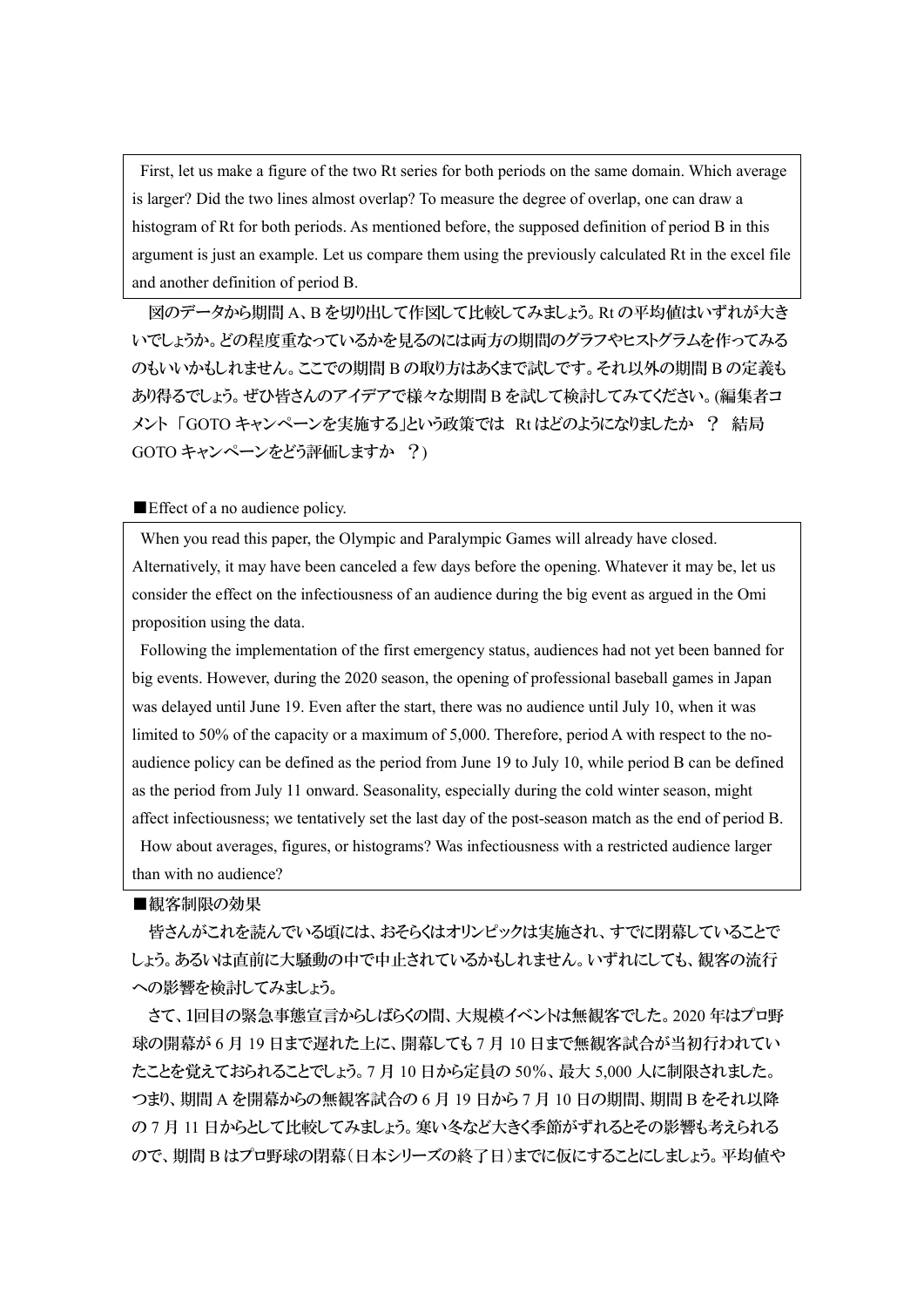グラフ、ヒストグラムはいかがですか。50%あるいは 5000 人の少ないほうを上限とした場合という有 観客にしたことによって感染性は無観客よりも大きくなったでしょうか?

### ■ Exercise

We consider the effect of the audience using data from 2020. So, naturally, the next question is, how about the 2021 season? This is your homework.

## ■宿題

2020 年の観客の影響は検討しましたが、2021 年のプロ野球における観客の影響を検討してみて ください。

The 2021 professional baseball season in Japan started at the end of March, with the audience limited to less than 50% of the capacity or 5,000. On April 8, 2021, a third emergency status was declared in Tokyo, Osaka, and Hyogo, during which no audience was allowed during the games. Because the emergency status was applied to some prefectures only, one game had an audience, while another had none. Therefore, unlike for 2020, we cannot divide periods the A and B for the whole of Japan. It is necessary to calculate the Rt and determine periods A and B for each prefecture to examine the effect. Alternatively, a scatter diagram showing infectiousness and the reported number of audience members in a game (instead of setting periods A and B) may be insightful.

2021 年のプロ野球は 3 月末から実施され当初は 50%あるいは 5000 人の少ないほうを上限とし ていました。しかしながら 3 回目の緊急事態宣言を受けて、東京と大阪、兵庫県等、地域限定の一 部では無観客、他方では有観客という状態になりました。ある球場は無観客 ある球場は有観客と いう状況です。この場合、2020 年のように明確に期間 A と B を区別することはできません。それを 検討するためには、東京、大阪、兵庫、福岡といった都道府県ごとの Rt を求める必要があるでしょ う。また各地の期間 A,B を求める方法もありますが、例えば報道されている観客数という連続変数 と当地での Rt の散布図を描いてみるのも面白そうです。ぜひ試してみてください。

■Supplemental Exercise (if the Olympic games were to be held): Would the Olympic and Paralympic Games exacerbate the outbreak?

Consider the proposition by Omi in June 2021 that the Olympic and Paralympic Games be closed for safety. Did the main concern at that time, that the Olympic and Paralympic Games would exacerbate the outbreak, come true? Unfortunately, the games have not yet opened, and thus, we do not know the answer at this moment. However, we can guess its impact on the outbreak from experience with professional baseball games in 2020 and 2021; though it is reminiscent of ex ante speculation, an ex post evaluation is necessary since propositions without ex-post evaluation are just simple prejudice. For this exercise period A should be the Olympic and Paralympic Games session. In contrast, period B should include before and after the games, similar to how it was defined in the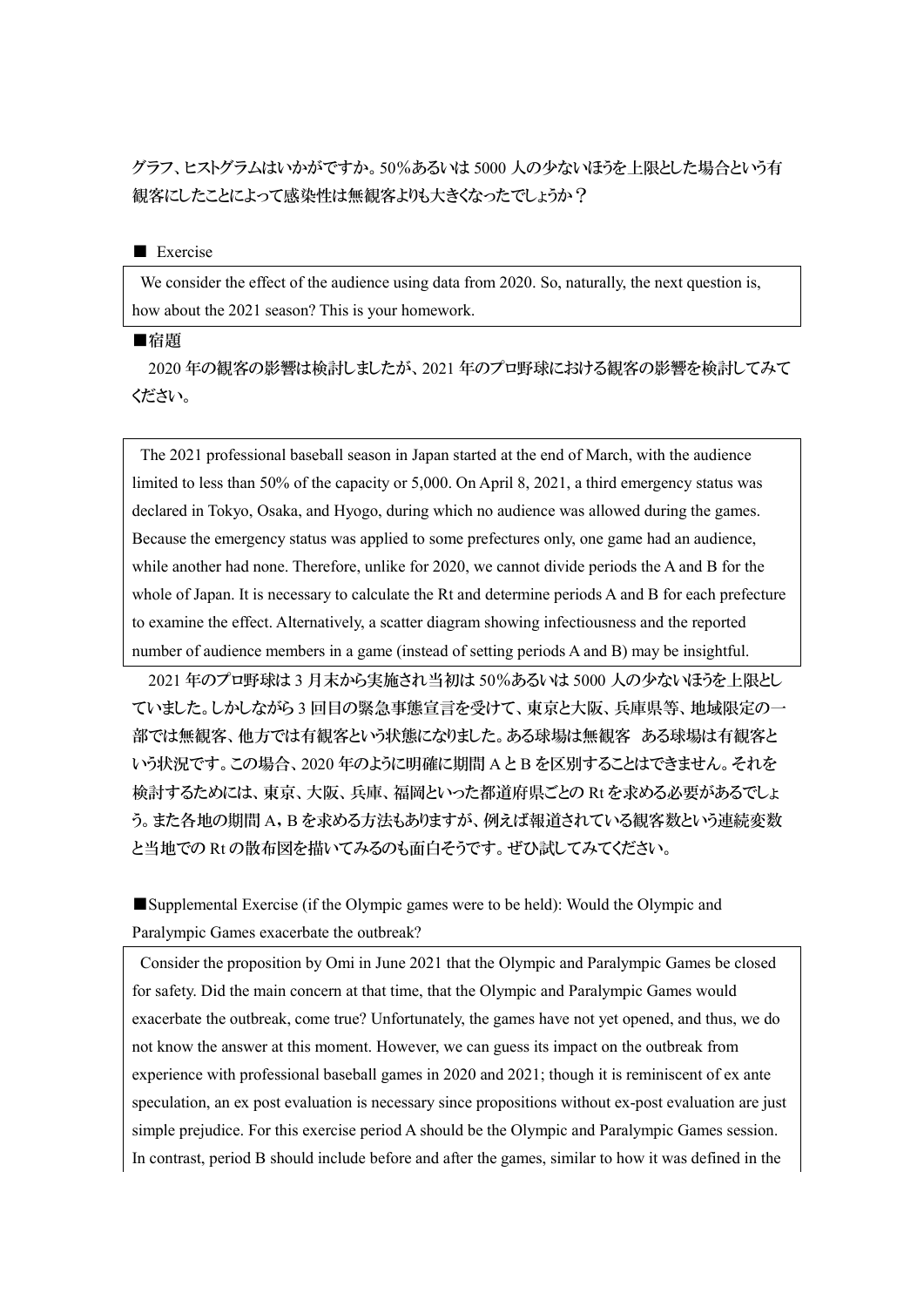example above. You should consider many different definitions of period B and evaluate your proposal.

# ■追試:オリンピックは流行を拡大させたか? (もし開催された場合)

さて無事にオリンピックが終了した場合には、追試があります。2021 年 6 月現在最大の関心事で あった「安全のためにオリンピックとパラリンピックを閉鎖するという 2021 年 6 月の尾身会長の提案 を検討してください。当時の懸念は「オリンピックは流行を拡大させたか?」でしたか ? (本稿作成 時点では)現時点ではオリンピックは始まっていないので現時点では答えがわかりません。その流行 への影響を 2020 年、2021 年のプロ野球から推測することはできても、それはあくまでも事前の予想 にすぎません。事前の予測は偏見に過ぎないので、事後的な評価が重要です。「オリンピックは流 行を拡大させたか?」について検討する際の期間 A はオリンピック・パラリンピック期間になるでしょ う。問題は期間 B です。GOTO トラベルの評価の際の期間 B の取り方同様に、その前後の期間が 妥当かもしれません。

あなたのやり方で期間 B をさまざま定義し検討し、あなたの提案を評価してください。

(大日先生より皆さんへ。科学に正解はありません。あるのはいかに論理的に合理的に推論を組み 立てられるかどうかだけです。一見非常識な結論でも、その導出過程が論理的で合理的であれば それは間違いではありません。ぜひ皆さんも大胆な仮説をたて、それを論理的・合理的に検証して みてください。)

#### ■Personal countermeasures

Because much of your life is spent in groups at school, infectious diseases may easily circulate. Therefore, personal countermeasures may be necessary for schools to prevent large outbreaks that cause the cancelation of events or class/school closures. How should we implement countermeasures at school?

### ■個人の感染症対策

学校は集団生活をするところですから、感染は拡がりやすい状況です。集団感染を起こすと、行 事の中止や学級又は学校閉鎖となるので個人の感染防御が必要です。どのような防御方法がある のでしょうか?

First, the most important point is early detection. If we can identify something indicating an outbreak, we could take countermeasures earlier. One example of this could be through routine health monitoring, such as checking your body temperature every day — do you do this? It is important to stay home from school when you fall ill. Schools summarize information about reasons for your absence from school in surveillance reports, which are used to monitor for action. In Shimane Prefecture, all schools and nursery schools participate in the (nursery) school surveillance system and exchange information about the outbreak situation in local areas such as Izumo city or prefecture wide, timely every day. For example, whenever aberrations are found, if the number of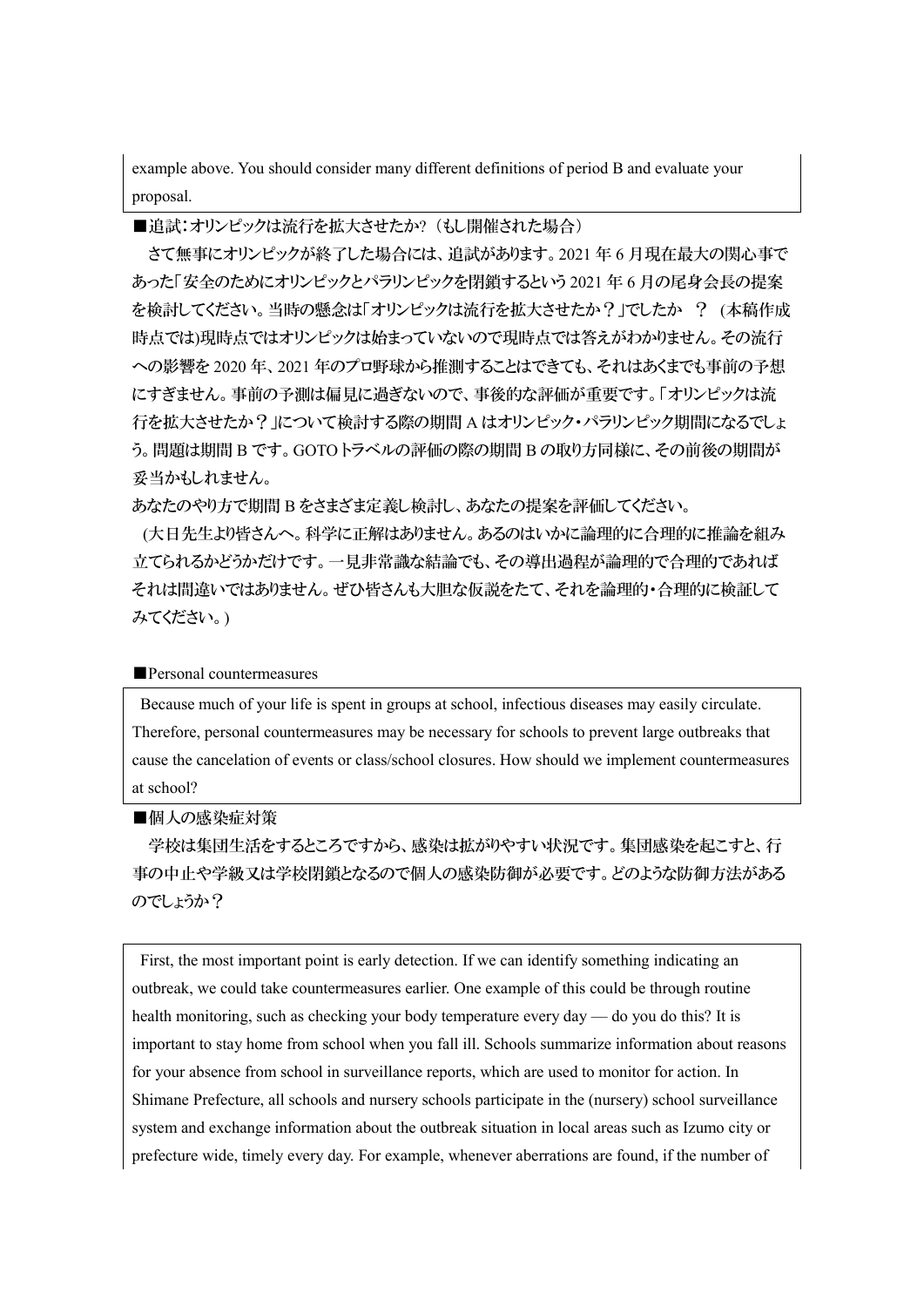absentees in Izumo City has been increasing, this information is provided to students, teachers, and other related people, and countermeasures are immediately recommended.

第一は早期探知です。早期探知というのは、集団感染が起こりそうだと予兆をとらえることです。と らえることができると、早期に対策をすることができます。この早期探知のために最も大事なことは、 健康管理です。自身の健康観察です。毎日体温を計測していますか?体調が悪いときには無理を せず休むことは大事です。皆さんが学校を休み理由を学校に伝えると、学校では、それを集計して サーベイランスをしています。例えば、異常が発見された場合、出雲市の欠席者数が増加している 場合は、生徒や先生等の関係者に情報を提供し、早急に対策を講じることをお勧めします。

Second, it is important to counter by cutting off the circulation of viruses. Last year, we learned that SARS-CoV-2 could infect us through droplets or contagion; therefore, we should wear masks as a countermeasure for droplet infection coupled with hand washing and disinfection, as needed to counter contagion. How often and when do you wash your hands? Handwashing prevents the virus from proliferating, as it can only replicate by invading cells, such as those of the mucous. However, it cannot invade the skin; it simply attaches to the surface. If it is attached to the surface of an object, it gradually loses its activity; therefore, washing hands is the most powerful countermeasure to protect against infection.

第二は感染経路を断つ対策です。 昨年のこのウェブ講座で COVID-19 は、飛沫感染、接触 感染が感染経路であることを勉強しましたが飛沫感染対策としてマスクを着用し、接触感染対策と して手洗いと消毒をします。皆さんは、手洗いを一日何回していますか?どのようなタイミングでして いますか?(前回学んだように、)ウイルスは自分自身を増殖することはできません。粘膜などの細胞 に侵入すると増殖できます。だから手洗いはウイルスの増殖を防ぎます。ウイルスは皮膚に接着する ことはできますが、皮膚に侵入することはできません。手洗いは、最大の感染予防策です。

The third countermeasure is decreasing susceptibility and increasing immunity, which can be achieved through natural infections and vaccination. At the end of June 2021, immunization of medical staff and older adults is underway, and immunization of adults younger than 65 years, with underlying diseases has started. After that, you will receive the vaccination. While vaccination provides immunity against infection, it may not be perfect, and some vaccinated individuals are still infected — though rarely. In this context, personal countermeasures such as wearing masks, maintaining social distance, and washing hands are still necessary to prevent infection. Moreover, the current vaccine is based on the original strain, and thus it might confer weaker protection against the mutated strain. Additionally, a further mutated strain might emerge in this winter or the near future, from which the current vaccine cannot protect. In this case, we will have to receive a vaccine every year, similar to influenza.

第三は感受性対策です。免疫を増やし感受性(ウイルスに感染しやすい)のある状態をできる限り 早く解消することです。予防接種を受けるか罹患すると免疫が増えます。現在(2021 年 6 月末)、新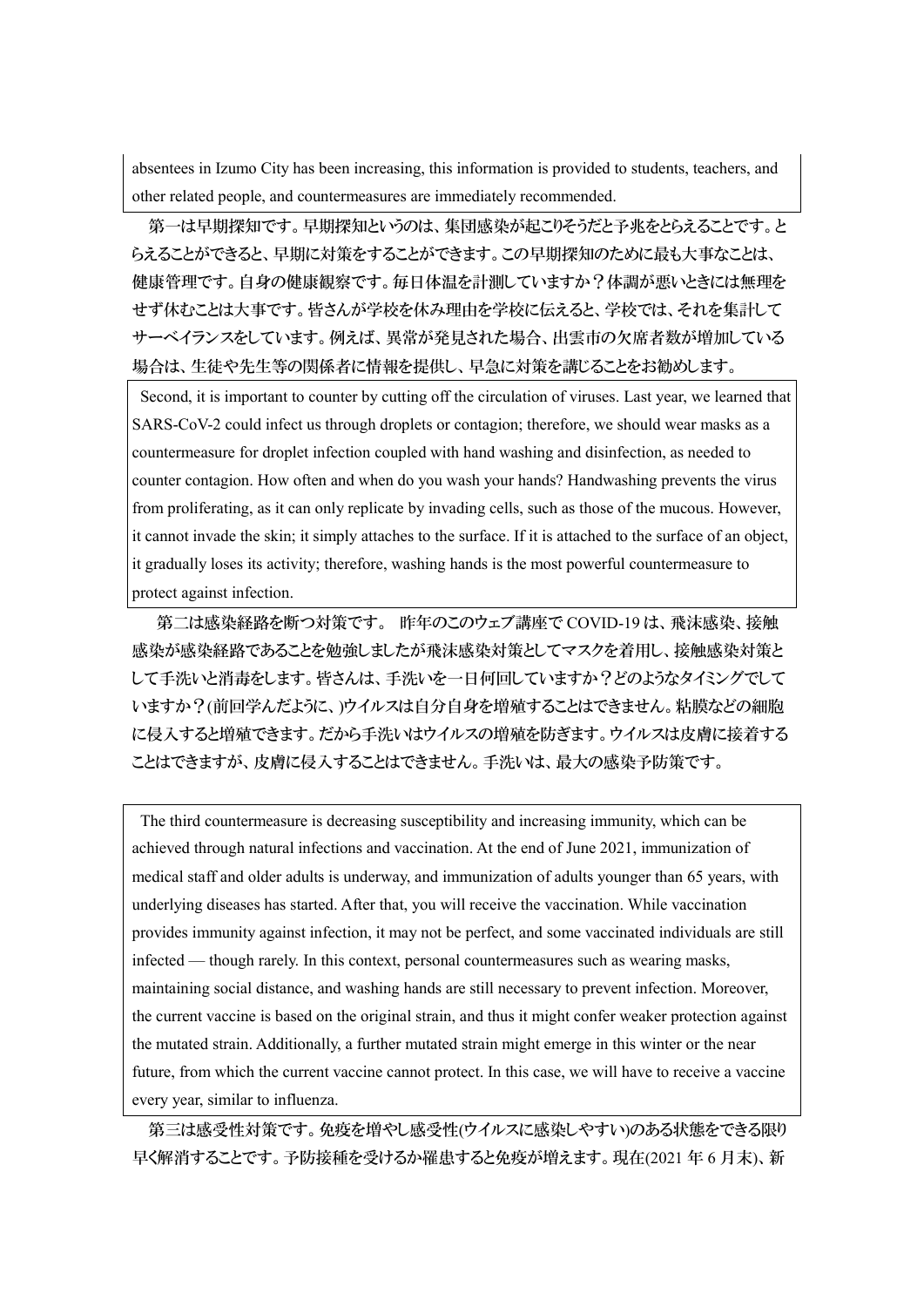型コロナウイルスのワクチン接種は、医療従事者、高齢者の順で進んでいます。基礎疾患のある 65 歳未満の成人の免疫化が始まったばかりです。その後、あなたは予防接種を受けます。予防接種で 感染に対する免疫力を得ることができますが、それだけでは完全ではないかもしれません。そして何 人かの予防接種を受けた個人はまれですが感染しています。予防接種は感染に対する免疫を提供 しますが、それは完全ではないかもしれません、この点において感染を防ぐためにはマスクの着用、 ソーシャルディスタンスの維持、手洗いなどの個人的な感染症予防対策が依然として必要です。さ らに、現在のワクチンは最初の株に基づいているため、変異株に対する防御が弱くなる可能性があ ります。さらに、この冬または近い将来、現在のワクチンでは防御できない、さらに変異した株が出現 する可能性があります。この場合、インフルエンザと同様に、毎年ワクチンを接種する必要がありま す。

### ■ Variant strains

You have learned about how SARS-CoV-2, a type of coronavirus, causes COVID-19, and currently, its variant strain is of great concern. All viruses, including influenza viruses, are thought to vary their genomes a little continuously over time. Did you ever see a model of DNA with a double helix structure at school? (It was discovered by Dr. Watson and Dr. Crick on February 21, 1953.) Many viral genomes consist of RNA, which is similar to DNA but has only one chain; therefore, mistakes when copying are more common. This difference also means that their evolutionary speed is much higher than that of the animate with DNA. SARS-CoV-2 is an RNA virus that is usually thought to mutate at a rate of approximately one nucleotide every two weeks.

■変異株(VOCs; Variant of Concern)

さて、COVID-19 は、コロナウイルスの 1 つで病名でウイルスの名前は SARS-CoV-2 であると学 びましたね。現在大きな問題になっているのは変異株です。ウイルスは例えば毎年流行するインフ ルエンザウイルスも、少しずつ変異していると考えられています。学校の理科室に DNA の二重構 造の模型がありますか?ワトソン博士とクリック博士が 1953 年 2 月 21 日に発見しました。多くのウイ ルスゲノムは RNA で構成されています。RNA は DNA に似ていますが、鎖が 1 つしかありません。 したがって複製時の間違いがよくあります。この違いがあるから RNA ウイルスの変異速度が DNA ウ イルスの変異よりもはるかに速いことを意味します。SARS-CoV-2 は、この RNA ウイルスで、通常 2 週間で1か所程度の速度で変異していると考えられています。

The name of the variants was initially a geographical name based on the country where it was first discovered, such as England or India. However, due to concerns about discrimination, the WHO changed the nomenclature of the variant strains on May 31, 2021, to use Greek letters (such as alpha and beta). As of June 11, 2021, the alpha strain has almost replaced the original strain; however, the delta strain is projected to replace the alpha strain due to its infectiousness, which is higher than that of the alpha strain. [\(https://www.niid.go.jp/niid/ja/diseases/ka/corona-virus/2019-ncov/2484-](https://www.niid.go.jp/niid/ja/diseases/ka/corona-virus/2019-ncov/2484-idsc/10434-covid19-43.html)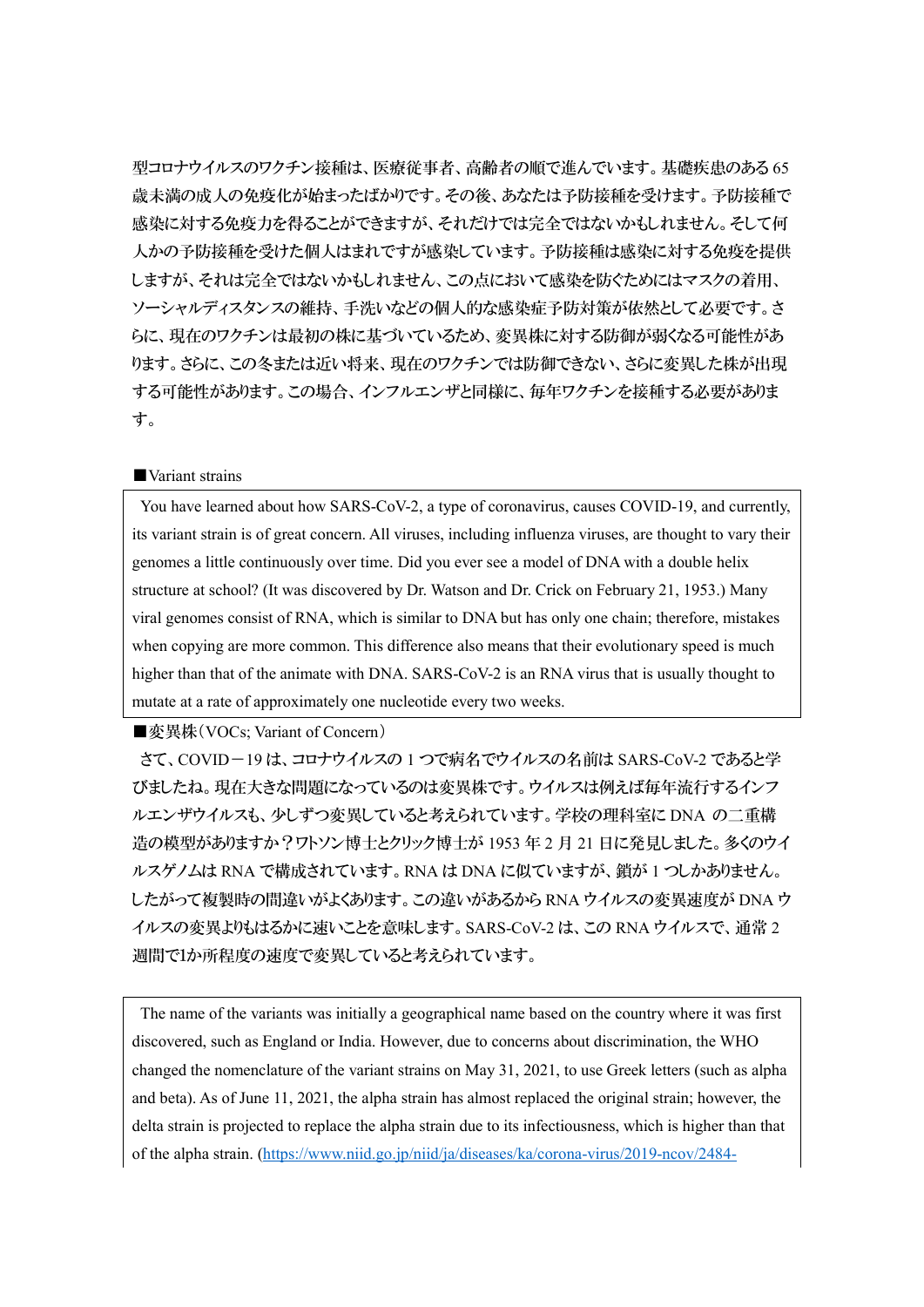# [idsc/10434-covid19-43.html\)](https://www.niid.go.jp/niid/ja/diseases/ka/corona-virus/2019-ncov/2484-idsc/10434-covid19-43.html)

亜種の名前は当初、イギリスやインドなど、最初に発見された国に基づいた地名でした。しかし、差 別の懸念から、WHO は 2021 年 5 月 31 日に、ギリシャ文字(アルファやベータなど)を使用するよう に変異株の命名法を変更しました。2021 年 6 月 11 日現在、国内の新型コロナウイルス感染は、ア ルファ株にほぼ置き換わり、今後デルタ株が国内でも増加しつつあり感染・伝播性が高いと見られて います。[\(https://www.niid.go.jp/niid/ja/diseases/ka/corona-virus/2019-ncov/2484-idsc/10434](https://www.niid.go.jp/niid/ja/diseases/ka/corona-virus/2019-ncov/2484-idsc/10434-covid19-43.html) [covid19-43.html\)](https://www.niid.go.jp/niid/ja/diseases/ka/corona-virus/2019-ncov/2484-idsc/10434-covid19-43.html)

However, in cases where the new variant strain is more infectious than the older dominating strain, personal countermeasure recommendations will probably not be changed. This is because keeping up with social distancing, wearing masks, and washing hands effectively prevent infection. The current vaccines are thought to be effective in avoiding mutated strains; however, they may not be effective for mutations in the near future. Therefore, we may need to take a shot every year, such as influenza.

変異株であっても、これまで通りの感染予防対策は同じで、密集、密接、密閉にならないように距離 をとること、マスクの着用、手洗いと伝えています。現在のワクチンは変異株に効果的であると考えら れています。ただし、近い将来、効果がない(株が出現する)可能性があります。そのため、インフル エンザのように(COVID-19 ワクチンも)毎年の注射が必要になる場合があります。

## ■ To be a society without prejudice or discrimination.

Last year, you learned about prejudice and discrimination in the history of infectious diseases. We asked you to read the Preamble of Infection Control Law aloud. "Meanwhile, in the past in Japan, there was groundless discrimination or prejudice against patients suffering from leprosy, acquired immunodeficiency syndrome (AIDS), and other infectious diseases, and those suffering from a similar illness. The Japanese public must take these facts seriously and apply them as moral lessons for the future." This passage may be our homework. Nevertheless, why are prejudice and discrimination still repeated throughout history?

■最後に偏見や差別のない社会に

前回も最後に感染症の歴史が繰り返してきた偏見・差別の問題を取り上げました。皆さんの学習を 振り返ってのメッセージでは、(法律の)感染症法の前文を紹介し、声に出して読んでほしいとお伝え しました。「過去にハンセン病、後天性免疫不全症候群等の感染症の患者等に対するいわれのな い差別や偏見が存在したという事実を重く受け止め、これを教訓として今後に生かすことが必要で ある。」というところは、私たち日本人が抱える宿題ではないでしょうか。であるにもかかわらず、なぜ 偏見や差別の歴史は繰り返されるのでしょうか。